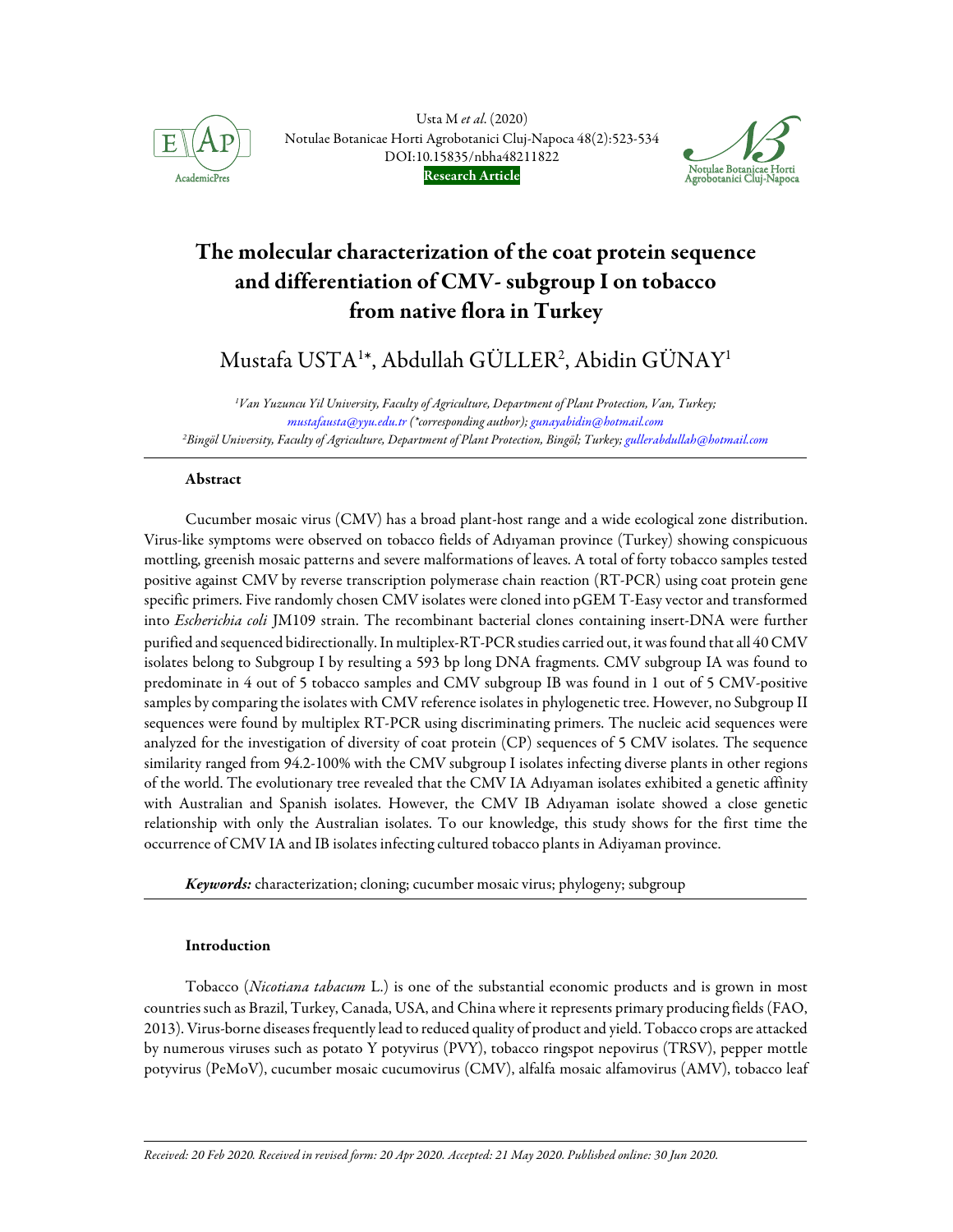curl geminivirus (TbLCV), tobacco etch potyvirus (TEV), tobacco mosaic tobamovirus (TMV), tomato spotted wilt tospovirus (TSWV) and become epidemic in many tobacco cultivated areas (Valand and Muniyappa, 1992; EPPO/CABI, 1996b; Chatzivassiliou, 2008; Chen et al., 2014; Akinyemi et al., 2016).

Adiyaman is traditionally one of the oldest tobacco planting provinces of Turkey which is well known for its local tobacco. Adiyaman's tobacco is an important source for rural income, ranking  $5<sup>th</sup>$  with its 8% tobacco production of Turkey (TUIK, 2015). Single, double or multiple virus infections can potentially destroy the tobacco crops, if it is planted on a large scale. Cucumber mosaic virus (CMV) is considered important host of tobacco, which has a wide array of hosts capable of making epidemics in more than 1300 plant species (Garcia-Arenal and Palukaitis, 2008).

CMV, belonging to the *Bromoviridae* family, was firstly recorded in cucumber and melon cultivation areas in USA in 1916 (Doolittle, 1916), thereafter recognized in various agricultural and ornamental plants from other numerous countries such as Argentina, India, Korea, China in temperate and tropical regions (Rodríguez Pardina et al., 2013; Nagendran et al., 2018; Park et al., 2018).

CMV is a destructive disease in N. tabacum with symptoms like mosaic, deformation, dwarfing and sometimes necrosis in infected plants depending on the variety of plant and viral isolate, weather conditions, existence of satellite RNA, pathogenicity, and co-existing infections (Palukaitis et al., 1992). It possesses an isometric-shaped, tripartite (+) ssRNA genome of approximately 29-30 nm diameters, without envelopes. This genome is encapsidated in separate particles, which are RNA-4 (also referred to as subgenomic RNA), RNA-3, RNA-2 and, RNA-1 in increasing length (Palukaitis and Garcia-Arenal, 2003). CMV has been transmitted experimentally by plant sap and non-persistently in more than 75 species of a stylet-borne aphids from plant to plant, especially from Myzus persicae and Aphis gossypii (Kaplan et al., 1997).

CMV isolates are principally categorized into two parts as subgroup I and subgroup II (SI and SII) based on serological tests, triplet mapping of coat protein (CP) gene, RT- PCR followed by RFLP analyses, nucleic acid hybridization, and nucleotide sequence similarity. Furthermore, SI is subdivided into the subgroup IA (SI-A) and subgroup IB (SI-B) depending on the analysis of open reading frame gene, untranslated region sequences of RNA3 and a cladistic assay of the CP gene. Such a classification has been reported and supported by various researchers (Palukaitis et al., 1992; Roossinck, 2002; Lin et al., 2003).

The presence of CMV and its subgroups has been reported in many international and national studies with different tests in different hosts (Kaplan et al., 1997; Rodríguez Pardina et al., 2013). However, studies on subgroup discrimination of this virus nationwide are limited. Although it is a widespread virus in many crops, little is known about the molecular features of Turkish tobacco isolates and their subgroups they belong. This research has addressed the categorization and molecular analysis of 5 CMV strains at the genomic level in symptomatic tobacco plants from Adiyaman province of Turkey.

#### Materials and Methods

## CMV isolates

A total of 40 CMV isolates included in this paper were obtained from our previous tobacco field survey performed during the period from August to September 2018 in Adiyaman province, located in southeast region of Turkey (Günay, 2019). Plant samples and their RNA preparations were maintained at -70 °C until processed. The all isolates were subjected to CMV subgroup discrimination assays resulting two fragments of 593 and 704 bp, specific to CMV subgroup I and CMV subgroup II, respectively (Chen et al., 2011). Five randomly selected Subgroup I CMV isolates were further characterized by molecular cloning

Before the discrimination subgroup, the cultures of CMV isolates were maintained on N. tabacum. Mechanical inoculation was carried out in two cotyledon leaf stages by rub procedure using phosphate buffer (PB), nicotine (2.5%) and carborundum powder as an abrasive. The systemically infected test plants kept in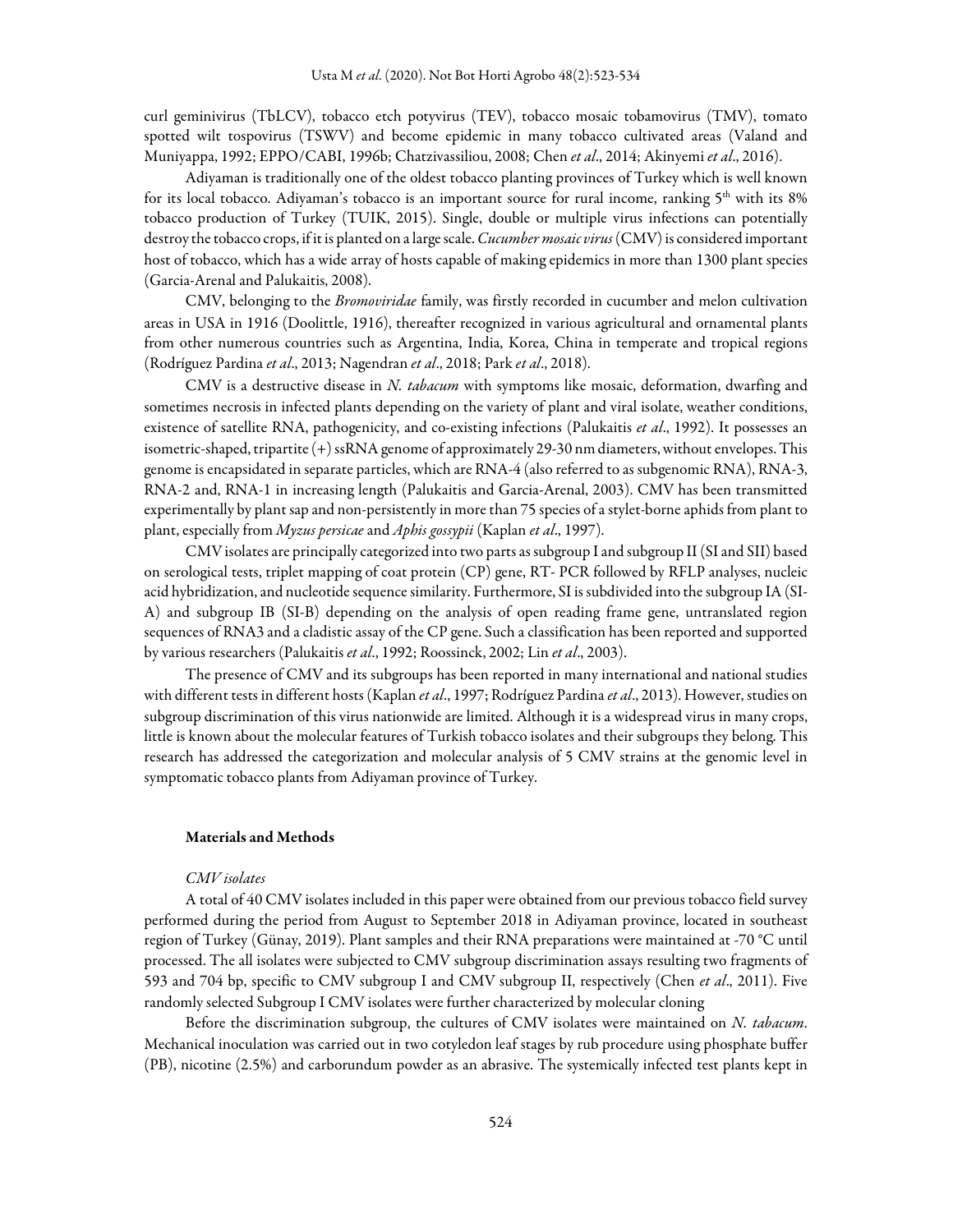the climate chamber at room temperature and daylight situations for further investigations. The symptomless tobacco plants were used as a negative control during all experimental processes.

## Total RNA extraction, primer design, and cDNA synthesis

For all specimens, total RNA extractions were performed from about 0.1 g frozen leaf tissues, following the protocol described by Foissac et al. (2001) with minor modifications. As given in Table 1, specific upstream and downstream primer sets were adopted from previous studies (Nakazono-Nagaoka et al., 2005; Chen et al., 2011), which targeted the CP gen to detect and differentiate CMV SI and SII in tobacco. In all cDNA syntheses, random hexamer primers were used instead of oligo-dT as complementary to mRNA because the CMV nucleic acid was not polyadenylated.

The extracted RNAs were used in the first-strand cDNA synthesis (complementary DNA). In brief, into a nuclease-free microfuge tube, 1 μl of random hexamer primer (20 pmol/μl), 2 μl of extracted RNA as a template and 1 μl of dNTP (10 mM) were put then completed to 12 μl with nuclease free water. The mixture was held at 65 °C for 5 min and chilled on ice.

Four μl of 5Χ RT Reaction buffer, 2 μl of 0.1M DTT, 1 μl of RNAse inhibitor and 1 μl of reverse transcriptase (RT) enzyme (Thermo Scientific, USA) were added to complete the reaction mixture to a final volume of 20 μl. The reverse transcription reaction was performed at 42 °C for 50 min. To inactivate the RT enzyme, the mixture was incubated at 70 °C for 15 min. The cDNAs were maintained at -20 °C until processed.

### Identification of CMV SI and SII isolates by Multiplex-RT-PCR (M-RT-PCR) assays

The cDNAs were served as template in M-RT-PCR assay. For CMV SI and SII, the reagents were adjusted empirically in a total volume 50 μl, consisting of 34.6 μl of sterile distilled water, 2 μl of cDNA, 3 μl of MgCl2 (25 mM), 1 μl of dNTPs (10 mM), 1 μl of downstream and upstream primers (20 pmol), 5 μl of 10Χ Taq buffer, 0.4 μl of Taq DNA polymerase (5 U/μl) (Thermo Scientific, USA) enzyme. The temperature cycles of M-RT-PCR reaction were as follows: initial denaturation at 94 °C for 2 min, 35 cycles of denaturation at 94 °C for 30s, annealing at 52 °C for 30 s, elongation at 72 °C for 45s. Final elongation occurred at 72 °C for 10 minutes.

Fifteen μl amplified target fragments were photographed under UV light after electrophoresis on 1.5% agarose gel containing ethidium bromide (EtBr). Healthy tobacco plants were used as negative control. A CMV SI isolate confirmed by previous sequence analysis was used as positive control.

## Cloning, sequencing and cladistic analyses

Amplified-DNA fragments were separately excised from agarose gel and the amplicons were recovered using GeneJET Gel Extraction Kit (Thermo Scientific, USA) following the manufacturer's instructions. Five randomly selected CMV isolates were cloned into the pGEM T- Easy vector (Promega, USA) following the manufacturer's instructions and transformed into E. coli JM 109 strain. Recombinant plasmids were purified and sequenced bidirectionally in an automated sequencer (Sentebiolab Company, Turkey). Insert sequences were trimmed from raw sequences using CLC Main Workbench program (Version 6.7.1) and recorded to NCBI Database (www.ncbi.nlm.nih.gov).

As presented in Table 2, the cladistic analysis was performed with representative 16 CMV isolates belonging to Subgroup IA, IB, and Subgruop II published in the NCBI. The phylogenetic tree was constructed using Mega 7 program bootstrapped 100 times using the neighbor-joining algorithm (NJA) (Kumar et al., 2016). The nucleic acid sequence alignments were generated using CLC Main Workbench program (Version 6.7.1) to estimate similarity scores. Tomato aspermy virus (EF153735) sequence was used as an outgroup to root the phylogenetic tree.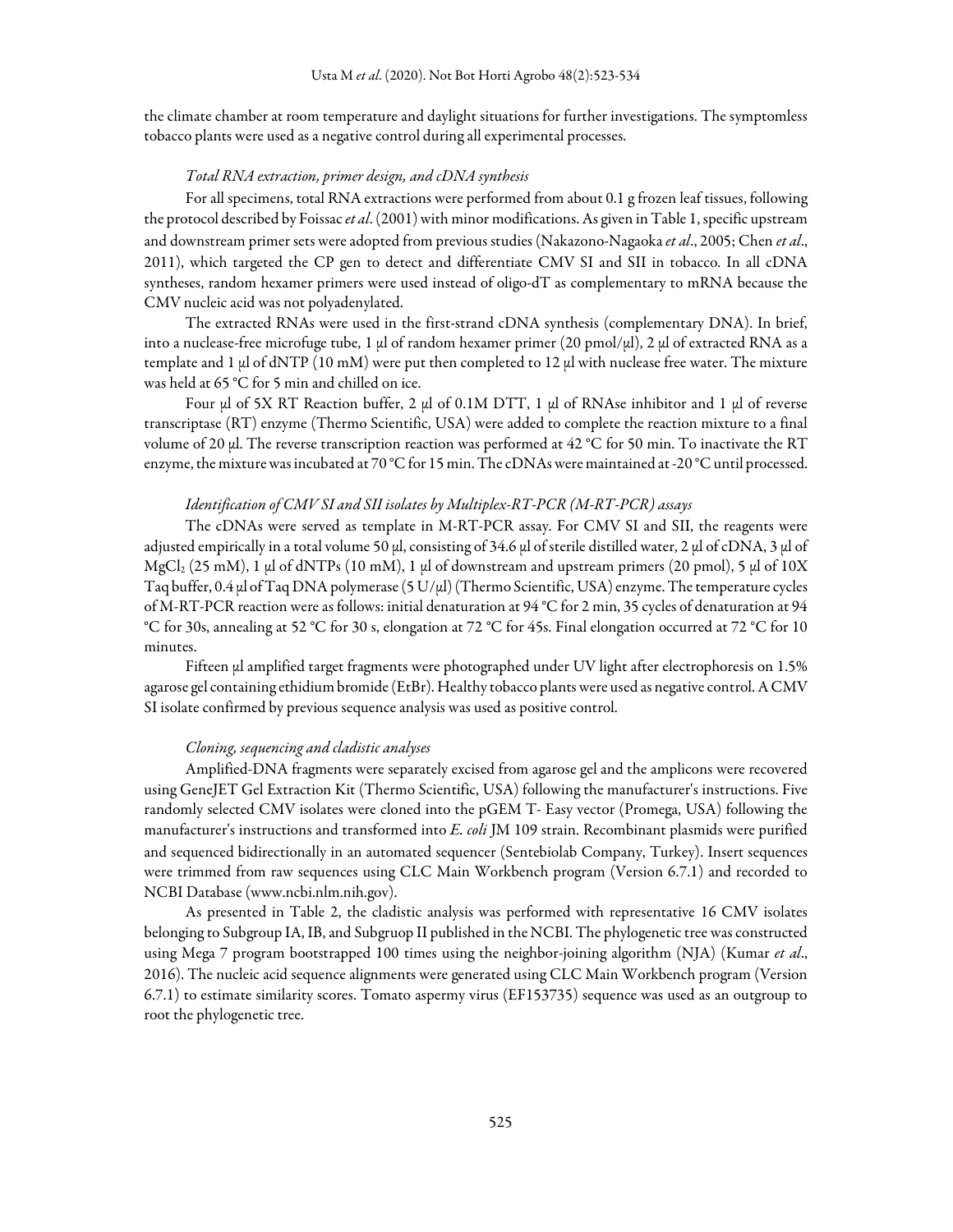## Results

## Symptoms produced by CMV isolates

Symptom development of CMV isolates was examined experimentally. The symptoms developed on N. tabacum in experimental studies were similar to the natural diseased N. tabacum, but were more evident and severe (Figure 1).



Figure 1. Symptoms of CMV-infected tobacco plants. Panel A and B: Foliar mosaic, leaf puckering in experimental tobacco plants in climate chamber, Panel C and D: Greenish mottle, leaf distortion in field detected tobacco plants

## Identification of CMV subgroup I

Forty samples of nucleic acids were amplified by M-RT-PCR using discrimination primers (Table 1). The resulted amplicons were about 593 bp length indicating that the all isolates were belong to CMV Subgroup I. However, no 704 bp DNA fragments were observed when the Subgroup (SII) primers were used to investigate CMV Subgroup II members (Figure 2).

### BLAST analyses and multiple alignments

Amplification products of five CMV Subgroup I, representing full length of coat protein gene of (657 bp), were successfully cloned into the pGEM T-Easy vector. The BLAST analyses confirmed the coat protein origin of five cloned sequences. The CMV-Subgroup I tobacco isolates were named TR41, TR54, TR93, TR128, and TR131 and submitted to GenBank with accession numbers of MK89142, MK890143, MK890144, MK890145, and MK890146, respectively. Multiple alignments revealed a high homology between Adiyaman and another Subgroup I isolate in the GenBank. Full-length CP gene sequences of Adiyaman CMV-Subgroup I isolates from tobacco growing region exhibited 94.2 to 100.0% indentity between five isolates. Multiple sequence alignments indicated that five CMV Subgoup I Adiyaman isolates and the isolates from other geographic origins had 75.1 to 99.7% identity at the nucleotide level (Table 3).

# Cladistic analysis

Based on molecular relationships and nucleotide sequence similarity, five CMV isolates were classified into two major subgroups. The four isolates (MK890144, MK890146, MK890143, and MK890142) were clustered in SI-A and one isolate (MK890145) in SI-B, fortified by supporting values as shown in Figure 3.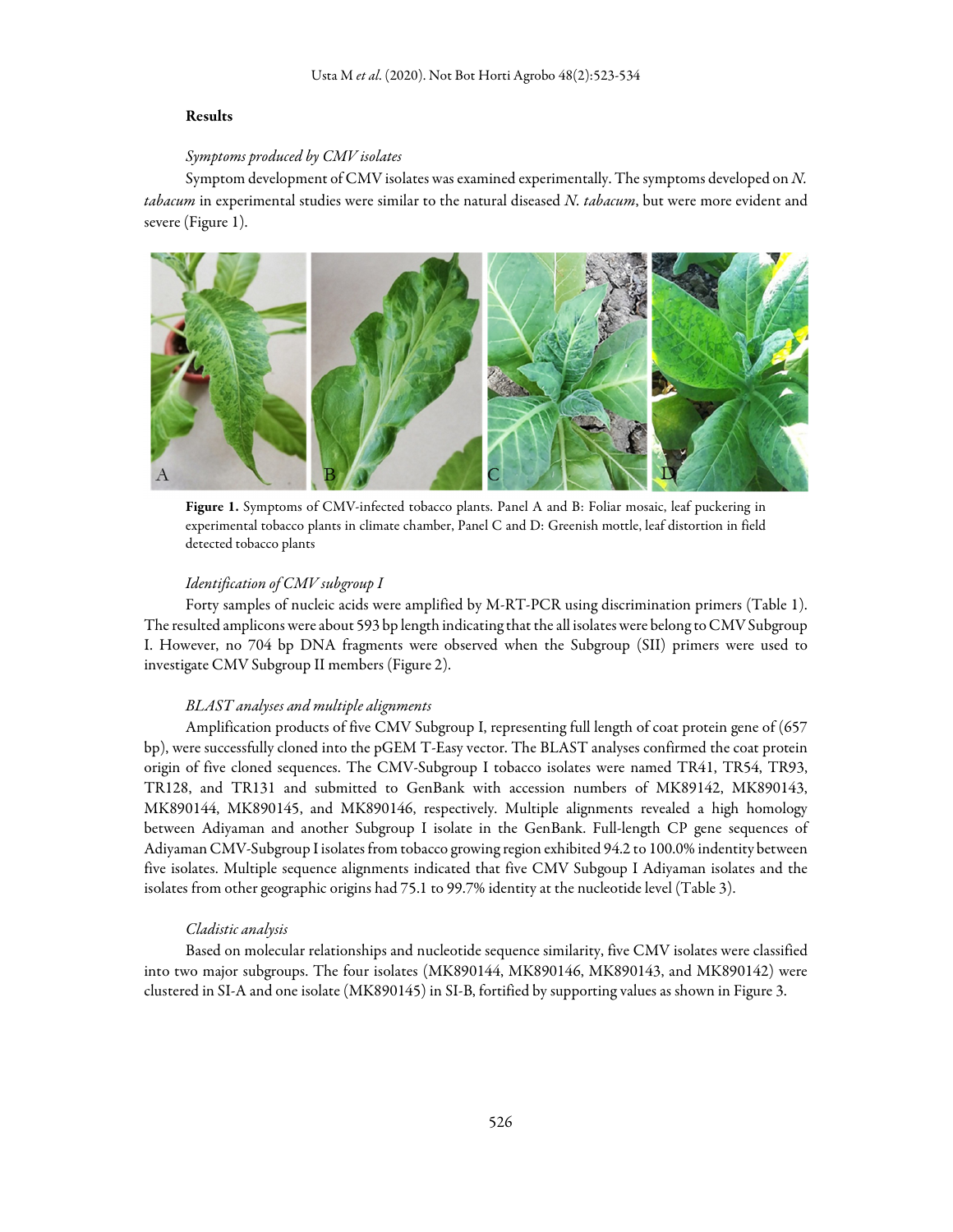# Usta M et al. (2020). Not Bot Horti Agrobo 48(2):523-534

Table 1. Product size and nucleotide sequences of primers utilized in RT-PCR and M-RT-PCR for detection and discrediting the subgroups of CMV

| <b>CMV</b><br>primer types | Upstream             | Downstream                  | Amp.<br>size |  |  |
|----------------------------|----------------------|-----------------------------|--------------|--|--|
| Characterization           | ATGGACAAATCTGAATCAAC | <b>TCAGACTGGGAGCACTCCAG</b> | 657 bp       |  |  |
| Subgroup $I(SI)$           | GCCACCAAAAATAGACCG   | ATCTGCTGGCGTGGATTTCT        | 593 bp       |  |  |
| Subgroup (SII)             | CTACGTTTATCTTCC      | AACCGGTGATTTACCATCGC        | 704 bp       |  |  |

Table 2. CP gene nucleotide sequences of various CMV strains used for phylogenetic tree

| No             | Origin     | Accession no       | Strain names | Subgroup   | Host                        |  |  |  |
|----------------|------------|--------------------|--------------|------------|-----------------------------|--|--|--|
| 1              | Hungary    | L15336             | trk7         | SII        |                             |  |  |  |
| 2              | Australia  | M21464             | Q            | <b>SII</b> |                             |  |  |  |
| 3              | <b>USA</b> | AF127976           | LS           | <b>SII</b> |                             |  |  |  |
| $\overline{4}$ | Japan      | AB006813           | m2           | SII        |                             |  |  |  |
| 5              | India      | AJ585086           | Indian       | <b>SII</b> | Lilium                      |  |  |  |
| 6              | Australia  | U22821             | $N_{V}$      | SIA        |                             |  |  |  |
| 7              | Hungary    | AJ517802           | Rs           | <b>SIA</b> | Raphanus sativus            |  |  |  |
| 8              | Spain      | AM183119           | $Ri-8$       | <b>SIA</b> | Tomato                      |  |  |  |
| 10             | Israel     | U66094             | Sny          | SIA        | Cucurbita pepo              |  |  |  |
| 11             | Italy      | Y16926             | Tfn          | <b>SIB</b> | Tomato                      |  |  |  |
| 12             | Taiwan     | D <sub>28780</sub> | NT9          | <b>SIB</b> | Tomato                      |  |  |  |
| 13             | USA        | D00462             | C            | <b>SIA</b> |                             |  |  |  |
| 14             | Japan      | D42079             | $C7-2$       | <b>SIB</b> |                             |  |  |  |
| 15             | India      | AF281864           |              | <b>SIB</b> | Datura innoxia              |  |  |  |
| 16             | Turkey     | KY474380           | CWP17        | <b>SIB</b> | Cowpea                      |  |  |  |
| 17             | India      | EF153735           | Kolkata      | <b>TAV</b> | Chrysanthemum<br>morifolium |  |  |  |



Figure 2. Analysis of CMV-Subgroup I from individually infected tobacco plants using multiplex RT-PCR; Lane M, 1-kb DNA ladder; PC, Positive control; NC, Negative control; Lane 1-10, CMV Adiyaman isolates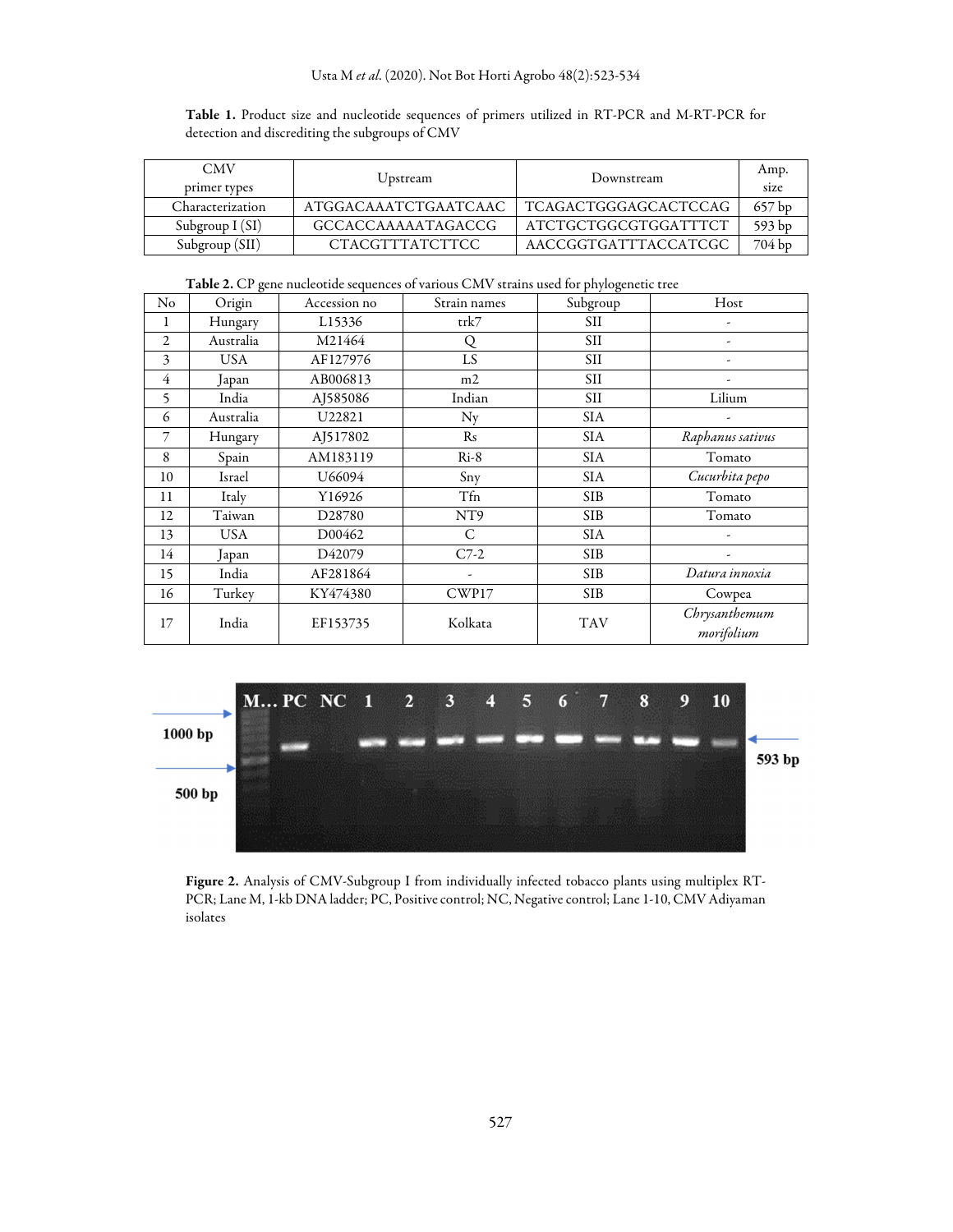|                                         |                | $\,1\,$ | $\,2$     | $\overline{\mathbf{3}}$ | $\sqrt{4}$    | 5         | 6         | $\overline{\phantom{a}}$ | $\,$ 8 $\,$ | $\boldsymbol{9}$ | 10            | 11            | 12            | 13        | 14            | 15              | 16                 | 17            | 18            | 19            | 20                 | 21            |
|-----------------------------------------|----------------|---------|-----------|-------------------------|---------------|-----------|-----------|--------------------------|-------------|------------------|---------------|---------------|---------------|-----------|---------------|-----------------|--------------------|---------------|---------------|---------------|--------------------|---------------|
| U6<br>609<br>4                          | $\mathbf{1}$   |         | 99.<br>85 | 99.<br>70               | 99.<br>54     | 99.<br>54 | 99.<br>39 | 99.<br>24                | 98.<br>93   | 96.<br>93        | 95.<br>43     | 95.<br>13     | 94.<br>22     | 94.<br>22 | 91.<br>$17\,$ | 92.<br>85       | 81.<br>43          | 76.<br>52     | 76.<br>21     | 76.<br>36     | 75.<br>45          | 75.<br>00     |
| $_{\rm U2}$<br>282<br>$\mathbf{1}$      | $\overline{2}$ |         |           | 99.<br>85               | 99.<br>$70\,$ | 99.<br>70 | 99.<br>54 | 99.<br>39                | 99.<br>09   | 99.<br>09        | 95.<br>59     | 95.<br>$28\,$ | 94.<br>37     | 94.<br>37 | 91.<br>32     | 93.<br>$0 \\ 0$ | 81.<br>58          | 76.<br>67     | 76.<br>36     | 76.<br>52     | 75.<br>61          | 75.<br>00     |
| AJ<br>517<br>802                        | $\mathfrak{Z}$ |         |           |                         | 99.<br>54     | 99.<br>54 | 99.<br>39 | 99.<br>24                | 98.<br>93   | 98.<br>93        | 95.<br>$74\,$ | 95.<br>43     | 94.<br>52     | 94.<br>22 | 91.<br>17     | 93.<br>15       | 81.<br>43          | 76.<br>67     | 76.<br>36     | 76.<br>52     | 75.<br>61          | 75.<br>00     |
| A<br>M1<br>831<br>19                    | $\overline{4}$ |         |           |                         |               | 99.<br>39 | 99.<br>24 | 99.<br>39                | 99.<br>09   | 99.<br>09        | 95.<br>28     | 94.<br>98     | 94.<br>$67\,$ | 94.<br>22 | 91.<br>32     | 93.<br>69       | 81.<br>43          | 76.<br>82     | 76.<br>52     | 76.<br>67     | 75.<br>76          | 75.<br>15     |
| M<br>$\rm K8$<br>901<br>$44\,$          | 5              |         |           |                         |               |           | 99.<br>24 | 99.<br>39                | 99.<br>09   | 99.<br>09        | 95.<br>59     | 95.<br>28     | 94.<br>06     | 94.<br>37 | 91.<br>32     | 93.<br>$00\,$   | 81.<br>43          | 76.<br>97     | 76.<br>67     | 76.<br>82     | 75.<br>91          | 75.<br>30     |
| D <sub>0</sub><br>046<br>$\overline{2}$ | 6              |         |           |                         |               |           |           | 98.<br>93                | 98.<br>63   | 98.<br>63        | 95.<br>13     | 94.<br>82     | 93.<br>91     | 93.<br>91 | 90.<br>87     | 92.<br>54       | 81.<br>13          | 76.<br>21     | 76.<br>91     | 76.<br>06     | 75.<br>15          | 75.<br>55     |
| $\mathbf M$<br>$\rm K8$<br>901<br>46    | $\overline{7}$ |         |           |                         |               |           |           |                          | 99.<br>09   | 99.<br>09        | 94.<br>98     | 95.<br>13     | 94.<br>06     | 94.<br>22 | 91.<br>48     | 93.<br>$0 \\ 0$ | 81.<br>$\sqrt{28}$ | 76.<br>82     | 76.<br>52     | 76.<br>67     | 75.<br>76          | 75.<br>15     |
| M<br>$\rm K8$<br>901<br>42              | 8              |         |           |                         |               |           |           |                          |             | 100              | 94.<br>98     | 94.<br>98     | 93.<br>76     | 94.<br>52 | 91.<br>32     | 93.<br>30       | 81.<br>74          | 76.<br>97     | 76.<br>67     | 76.<br>82     | 75.<br>91          | 75.<br>30     |
| $_{\rm M}$<br>K8<br>901<br>43           | $\overline{9}$ |         |           |                         |               |           |           |                          |             |                  | 99.<br>$70\,$ | 94.<br>98     | 93.<br>76     | 94.<br>52 | 91.<br>32     | 93.<br>30       | 81.<br>74          | 76.<br>97     | 76.<br>67     | 76.<br>82     | 75.<br>91          | 75.<br>30     |
| Y1<br>692<br>6                          | 10             |         |           |                         |               |           |           |                          |             |                  |               | 99.<br>$70\,$ | 94.<br>98     | 93.<br>61 | 92.<br>85     | 93.<br>76       | 82.<br>65          | 77.<br>88     | 77.<br>58     | 77.<br>73     | 76.<br>82          | 76.<br>21     |
| D2<br>878<br>$\boldsymbol{0}$           | 11             |         |           |                         |               |           |           |                          |             |                  |               |               | 94.<br>98     | 93.<br>30 | 92.<br>54     | 93.<br>76       | 82.<br>34          | 77.<br>58     | 77.<br>$27\,$ | 77.<br>42     | 76.<br>52          | 75.<br>91     |
| D4<br>207<br>9                          | 12             |         |           |                         |               |           |           |                          |             |                  |               |               |               | 93.<br>30 | 91.<br>$78\,$ | 92.<br>54       | 81.<br>28          | 76.<br>97     | 76.<br>67     | 76.<br>82     | 75.<br>91          | 75.<br>30     |
| M<br>$\rm K8$<br>901<br>45              | 13             |         |           |                         |               |           |           |                          |             |                  |               |               |               |           | 94.<br>06     | 93.<br>15       | 84.<br>17          | 76.<br>82     | 76.<br>52     | 76.<br>67     | 75.<br>$76\,$      | 75.<br>15     |
| AF<br>281<br>864                        | 14             |         |           |                         |               |           |           |                          |             |                  |               |               |               |           |               | 92.<br>39       | 82.<br>19          | 76.<br>$30\,$ | 75.<br>$00\,$ | 75.<br>15     | 74.<br>$\sqrt{24}$ | 75.<br>94     |
| AJ<br>$271\,$<br>416                    | 15             |         |           |                         |               |           |           |                          |             |                  |               |               |               |           |               |                 | 80.<br>97          | 76.<br>82     | 76.<br>52     | 76.<br>67     | 75.<br>76          | 75.<br>45     |
| KY<br>474<br>380                        | 16             |         |           |                         |               |           |           |                          |             |                  |               |               |               |           |               |                 |                    | 67.<br>58     | 67.<br>$27\,$ | 67.<br>$42\,$ | 66.<br>52          | 66.<br>$21\,$ |
| M <sub>2</sub><br>146<br>$\overline{4}$ | 17             |         |           |                         |               |           |           |                          |             |                  |               |               |               |           |               |                 |                    |               | 99.<br>54     | 99.<br>39     | 98.<br>63          | 97.<br>$72\,$ |
| AF<br>127<br>976                        | 18             |         |           |                         |               |           |           |                          |             |                  |               |               |               |           |               |                 |                    |               |               | 99.<br>54     | 98.<br>$78\,$      | 98.<br>$17\,$ |
| $\mathbf{A}\mathbf{B}$<br>006<br>813    | 19             |         |           |                         |               |           |           |                          |             |                  |               |               |               |           |               |                 |                    |               |               |               | 98.<br>$78\,$      | 97.<br>$72\,$ |
| $\mathop{\rm L{1}}$<br>533<br>6         | $20\,$         |         |           |                         |               |           |           |                          |             |                  |               |               |               |           |               |                 |                    |               |               |               |                    | 96.<br>96     |
| AJ<br>585<br>086                        | 21             |         |           |                         |               |           |           |                          |             |                  |               |               |               |           |               |                 |                    |               |               |               |                    |               |

Table 3. Chart showing multiple alignment analysis of CMV isolates generated with CLC Main Workbench program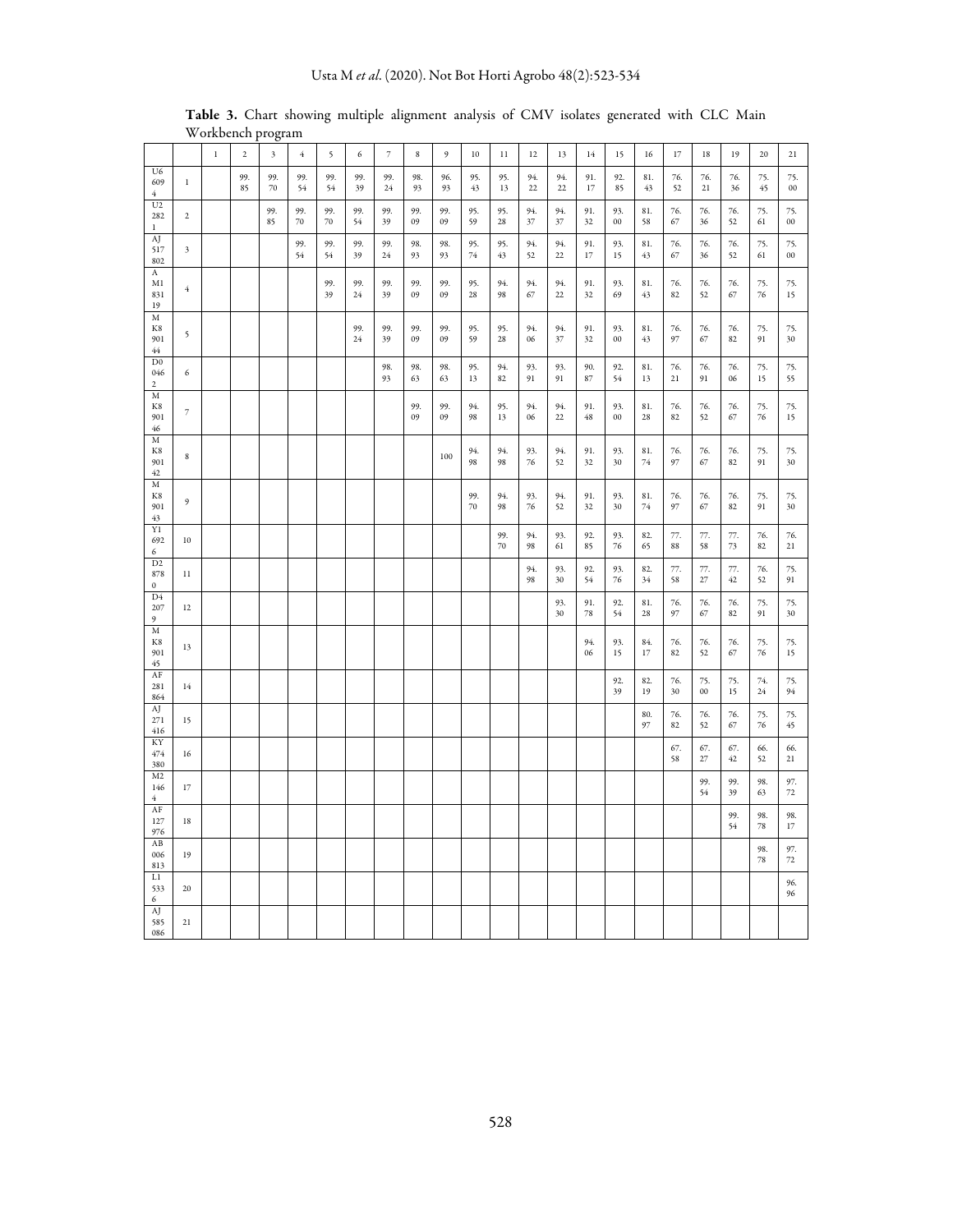

Figure 3. Phylogenetic dendrogram constructed with CMV-Adiyaman isolates and the isolates, retrieved from GenBank, created by the neighbour-joining algorithm. The sequence of tomato aspermy virus isolate (EF153735) was used as an outgroup to root the tree. Bootstrap values are shown on each branch

#### Discussion

Identification of CMV isolates is important to elucidate the ancestor of this virus and develop a control strategy. Although ELISA and RFLP assays are used (Haase et al., 1989; Shevchenko et al., 2015), Multiplex RT-PCR is a practical method for the simultaneous differentiation of CMV subgroup I and II (Rizos et al., 1992; Yu et al., 2005; Eyvazi et al., 2015). To differentiate CMV subgroups, various primers have been developed by various researchers based on the conserved sequence within the viral genomic segment. Primers used by Chen et al. (2011) produced 593 bp amplicons in RT-PCR tests, consistent with the present study.

SI-A, SI-B and SII groups of CMV have been reported in literature from numerous countries such as USA (D10538, IA), Japan (D16405, IA), South Korea (AJ27648, IA), Indonesia (AB042294, IB), Philippines (U20219, IB), Spain (AM183119, IA), Taiwan (D28780, IB), Italy (Y16926, IB), USA (AF127976, II), Australia (AF198103, II), South Africa (U37227, II), and Hungary (L15336, II) (Rodríguez Pardina et al., 2013; Arafati et al., 2013). Furthermore, historical records denoted that S-IA members were distributed throughout the world, while SI-B members were mostly reported in eastern Asia, considered to be the origin of this subgroup, although some have been found in Mediterranean region, Iran, California, Brazil, Australia and Greece (Sclavounos et al., 2006; Farzadfar et al., 2013). In this study, it was determined that one isolate classified in CMV SI-B and the others (four isolates) were in CMV SI-A based on the phylogenetic assay. None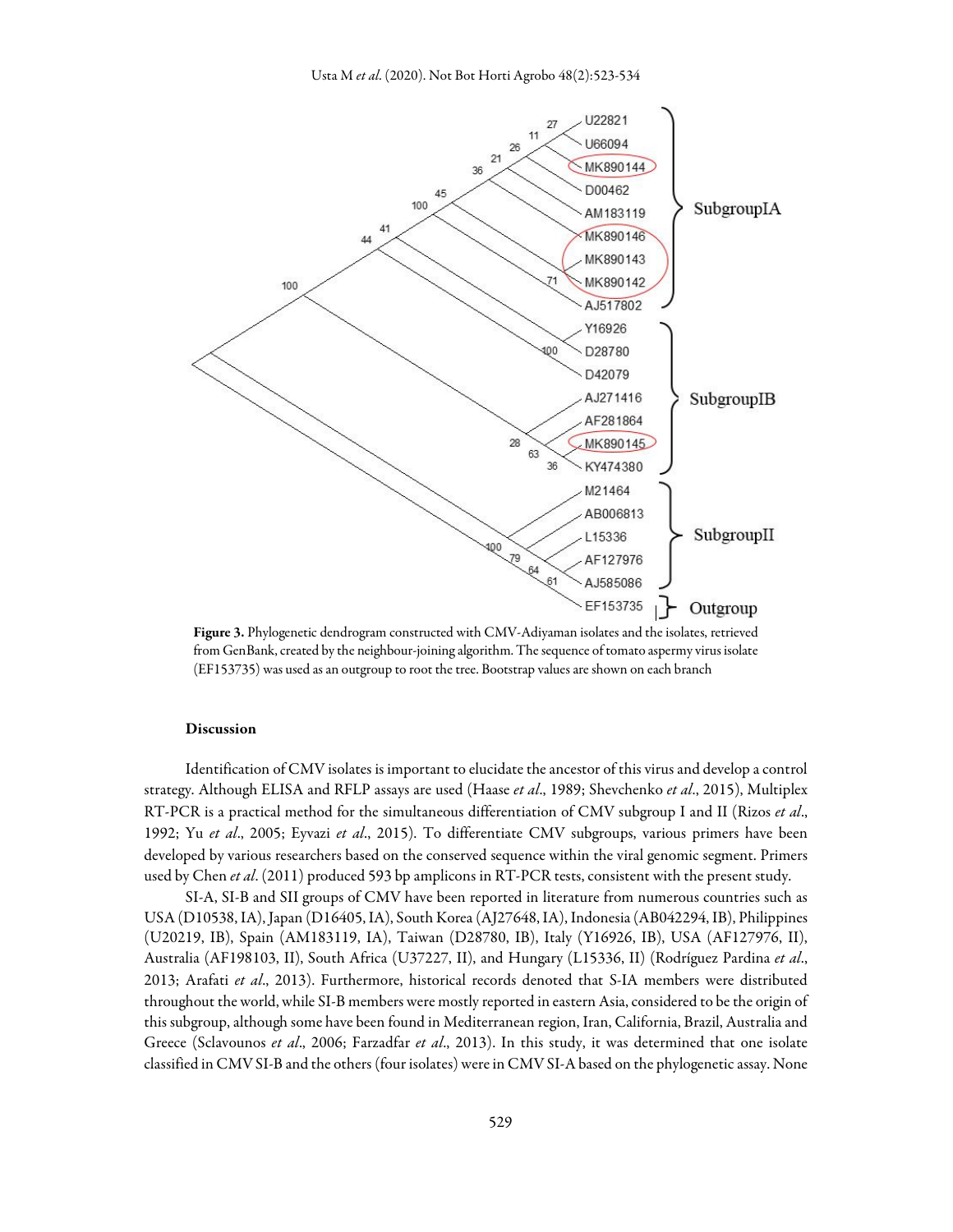of the isolates was classified in CMV subgroup II. The widespread of CMV subgroup I isolates in this region may be due to its severity and abundancy worldwide, compatible with previous reports (Singh et al., 1995; Tian et al., 2009). The absence of CMV SII isolates in our tests could probably be explained by inappropriate climate conditions in the surveyed areas and probably because of its tropical climate's adoption (Hord et al., 2001; Kumari et al., 2013).

CMV SI isolates have been perfectly adapted to various plants such as cucumber, tomato, pepper, tobacco, pumpkin, bean, celery, musa crops, peanut, yam, and weeds from different locations in world, confirmed by serological and molecular tests (Eni et al., 2013; Ayo-John and Hughes, 2014; Zhu et al., 2018). The presence of CMV in tobacco has been reported by several researchers as both natural hosts (Chatzivassiliou et al., 2004; Dai et al., 2012; Zhang et al., 2013) and experimental host (Tian et al., 2009; Chikh Ali et al., 2012). It has a nationwide host range with the exception of tobacco, which includes: Myrtle leaf milkwort, globe artichoke, parsley, mint, broccoli, squash, olives, cabbage, peppers, lettuce, spinach, cowpea, gladiolus, tomatoes, zucchini, cucumber, ornamental plants (daffodils, hyacinths, lilies), bean and spinach (Gümüs et al., 2004; Beler and Acıkgöz, 2005; Sevik and Akcura, 2011; Culal Kılıc and Yardımcı, 2012; Erkan et al., 2013; Ergün et al., 2013; Culal Kılıc et al., 2015; Uzunoğulları and Gümüs, 2015; Sertkaya, 2015; Karanfil et al., 2016; Gökdag et al., 2016; Güngör et al., 2017; Karanfil and Korkmaz, 2017; Koc and Fidan, 2017; Sevik, 2012, 2017). Since its transmission to tobacco is not seed-borne (De Bokx and Huttinga, 1981), its presence and prevalence can stem from other virus sources like weeds, the suitable climate environment for active aphid populations throughout tobacco production season and acquired from other cultivated plants grown from CMV- infected seeds (Kaplan et al., 1997; Tsitsipis et al., 2001).

CMV exhibited characteristic symptoms more severely such as mottle, mosaic and leaf malformation in experimental transmission studies on tobacco. These symptoms were similar to those mentioned by Chikh Ali et al. (2012), Sclavounos et al. (2006) and Arafati et al. (2013) on tobacco leaves and on many hosts both native flora and experimental studies (Zhang et al., 1994; Jalender et al., 2017).

Analysis of phylogenetic tree showed that Turkish tobacco SI-A isolates (MK89142, MK890143, MK890144, MK890146) were clustered in the same branch, and well differentiated from the members of SI-B isolates. Within SI-A, one isolate (MK890144) was closely related to the Israelli-squash (U66094) isolate, one isolate (MK890146) was related to the Spanish-tomato (AM183119) isolate, the other two isolates (MK890142 and MK890143) were closely related to each other, which formed a separate cluster. The Adiyaman SI-B isolate (MK890145) was phylogenetically grouped with the Turkish cowpea SI-B isolate (KY474380). Multiple alignments further revealed that the sequence of CP of CMV SI-B isolate showed approximately 94% sequence similarity, whereas CMV SI-A isolates shared the maximum identity of 94.22- 100% among themselves at the CP gene level (Table 2). These incidences coincide with the literature reported by Palukaitis and Garcia-Arenal, (2003). The highest homology (100%) was shared between MK890142 and MK890143 isolates (subgroup I-A), while the lowest homology (94.22%) was shared between MK890146 (subgroup I-A) and MK890145 (subgroup I-B) isolates. This variation among CMV I isolates can likely be due to reassortment occurring within the CP gene demonstrating the event of new strains due to proceeding evolvement (Moury, 2004).

Based on previous studies carried out in Turkey, CMV SI-A has been found in pepper, tomato and watermelon (Caglar, 2006), CMV SI and SII in pepper, tomato, cucumber, watermelon and melon (Sarı, 2015), CMV SI-B in cowpea (Karanfil and Korkmaz, 2017) and, CMV SI-A in spinach (Kurtoglu and Korkmaz, 2018). Even though CMV has been detected on a wide range of hosts in Turkey, subgroup categories and their classification of most of them were not currently completed at the nucleotide levels. Further molecular analyses are needed for classifying the CMV isolates into subgroups on diverse crops. The present study is the first report on the presence of CMV subgroup I-A and I-B in infected tobacco and their molecular characterizations in cultured tobaccos in Adiyaman province.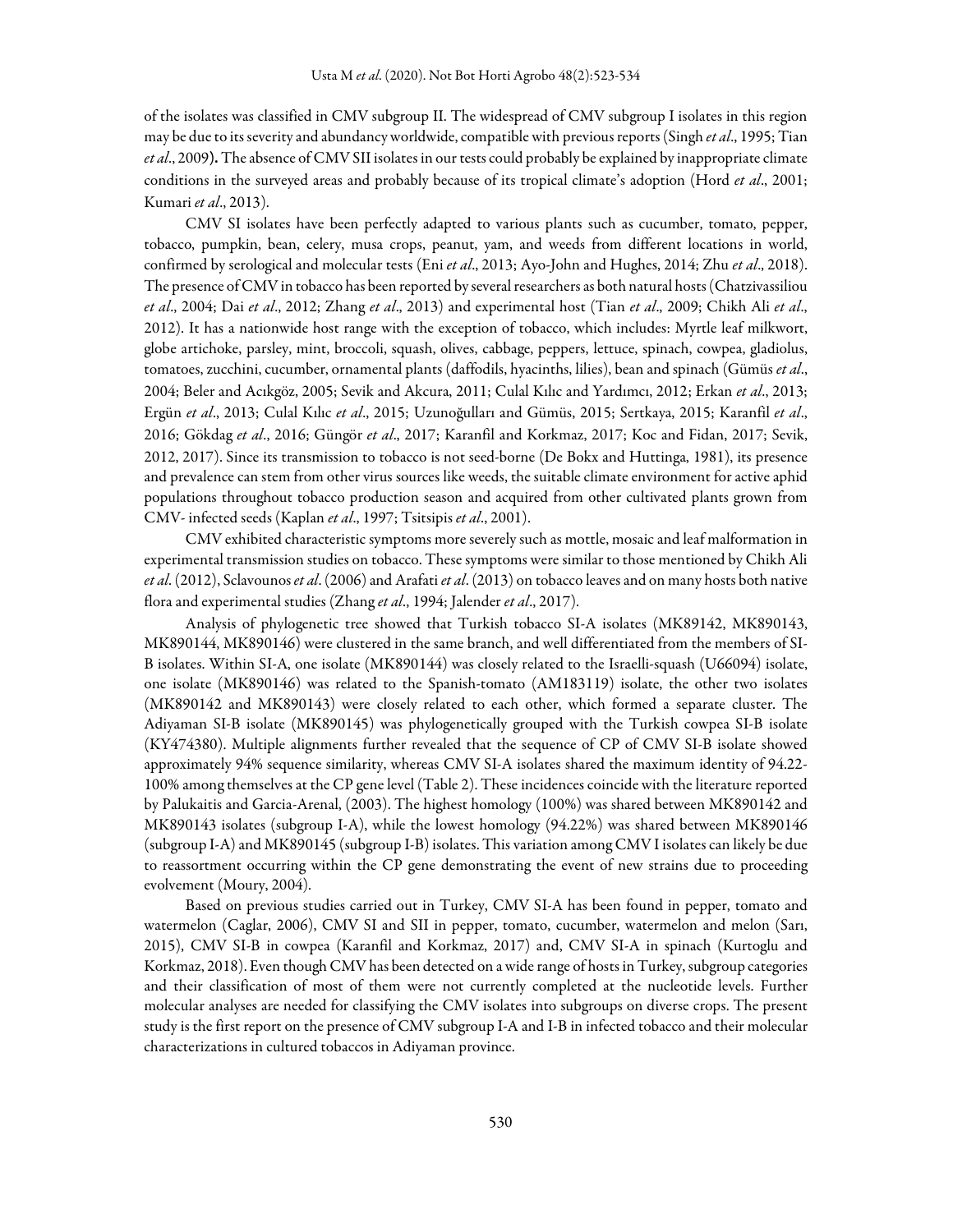#### Acknowledgements

The study was supported by a grant from The Research Fund of Van Yüzüncü Yil University-YYU-BAP (Project no: FYL-2018-7339). The authors acknowledge YYU-BAP for their financial supports.

#### Conflict of Interests

The authors declare that there are no conflicts of interest related to this article.

#### References

- Akinyemi IA, Wang F, Zhou B, Qi S, Wu Q (2016). Eco-genomic survey of plant viruses infecting tobacco by next generation sequencing. Virology Journal 13:181. https://doi.org/10.1186/s12985-016-0639-7
- Arafati N, Farzadfar S, Pourrahim R (2013). Characterization of coat protein gene of cucumber mosaic virus isolates in Iran. Iranian Journal of Biotechnology 1(2):109-114. https://doi.org/10.5812/ijb.10715
- Ayo-John EI, Hughes Jd'A (2014). Identification of cucumber mosaic virus (CMV) isolates infecting Musa spp. and vegetable crops in Southern Nigeria. International Journal of Virology 10:204-210. https://doi.org/10.3923/ijv.2014.204.210
- Ayo-John EI, Hughes DJA, Ekpo EJA (2008). Survey for CMV in field samples of Musa spp. in southern Nigeria. International Journal of Pest Management 54:167-172. https://doi.org/10.1080/09670870701875235
- Beler Ö, Acıkgöz S (2005). Detection of some virus diseases in olive trees and trees in Aegean and Marmara regions by ELISA test. ADU Journal of Faculty of Agriculture 2(1):79-84.
- Chatzivassiliou EK (2008). Management of the spread of tomato spotted wilt virus in tobacco crops with insecticides based on estimates of trips infestation and virus incidence. Plant Disease 92:1012-1020. https://doi.org/10.1094/PDIS-92-7-1012
- Chen S, Gu H, Wang X, Chen J, Zhu W (2011). Multiplex RT-PCR detection of Cucumber mosaic virus subgroups and Tobamoviruses infecting tomato using 18S rRNA as an internal control. Acta Biochimica et Biophysica Sinica 43:465-471. https://doi.org/10.1093/abbs/gmr031
- Chen W, Dai J, Zhang H, Jiao H, Cheng J, Wu Y (2014). Concentration and detection of tobacco etch virus from irrigation water using real-time PCR. Turkish Journal of Agriculture and Forestry 38:471-477. https://doi.org/10.3906/tar-1305-98
- Chikh Ali M, Omar AMS, Maoka T, Natsuaki KT, Natsuaki T (2012). Characterization of potato and tobacco isolates of cucumber mosaic virus from Syria and the first report on CMV satellite RNA from potato. Phytopathologia Mediterranea 51(1):3-10.
- Caglar BK (2006). Characterization of isolates of cucumber mosaic virus in melon, tomato and pepper by biological, serological and molecular methods and their effect on the virus of satellite RNAs. PhD Thesis, Cukurova University, Adana, Turkey.
- Culal Kılıc H, Yardımcı N (2012). Cucumber mosaic virus in çine plain bean fields in Burdur province. Mehmet Akif Ersoy University, Journal of the Institute of Science and Technology 3(2):12-15.
- Culal Kılıc H, Yardımcı N, Toplu S, Konu A (2015). Cucumber mosaic virus and pepper mild mottle virus in pepper growing areas in Burdur province, Turkey. International Journal of Scientific and Technological Research 1:1.
- Dai J, Cheng J, Huang T, Zheng X, Wu Y (2012). A multiplex reverse transcription PCR assay for simultaneous detection of five tobacco viruses in tobacco plants. Journal of Virological Methods 183:57–62. https://doi.org/10.1016/j.jviromet.2012.03.029
- De Bokx JA, Huttinga H (1981). Potato virus Y. CMI/AAB Descriptions of Plant Viruses 242:6.
- Doolittle SP (1916). A new infectious mosaic disease of cucumber. Phytopathology 6:145-147.
- Eni AO, Lava Kumar P, Asiedu R, Alabi OJ, Naidu RA, Rey MEC (2013). Characterization of cucumber mosaic virus isolated from yam (Dioscorea spp.) in West Africa. African Journal of Biotechnology 12(22):3472-3480. https://doi.org/10.1094/pdis-92-5-0833b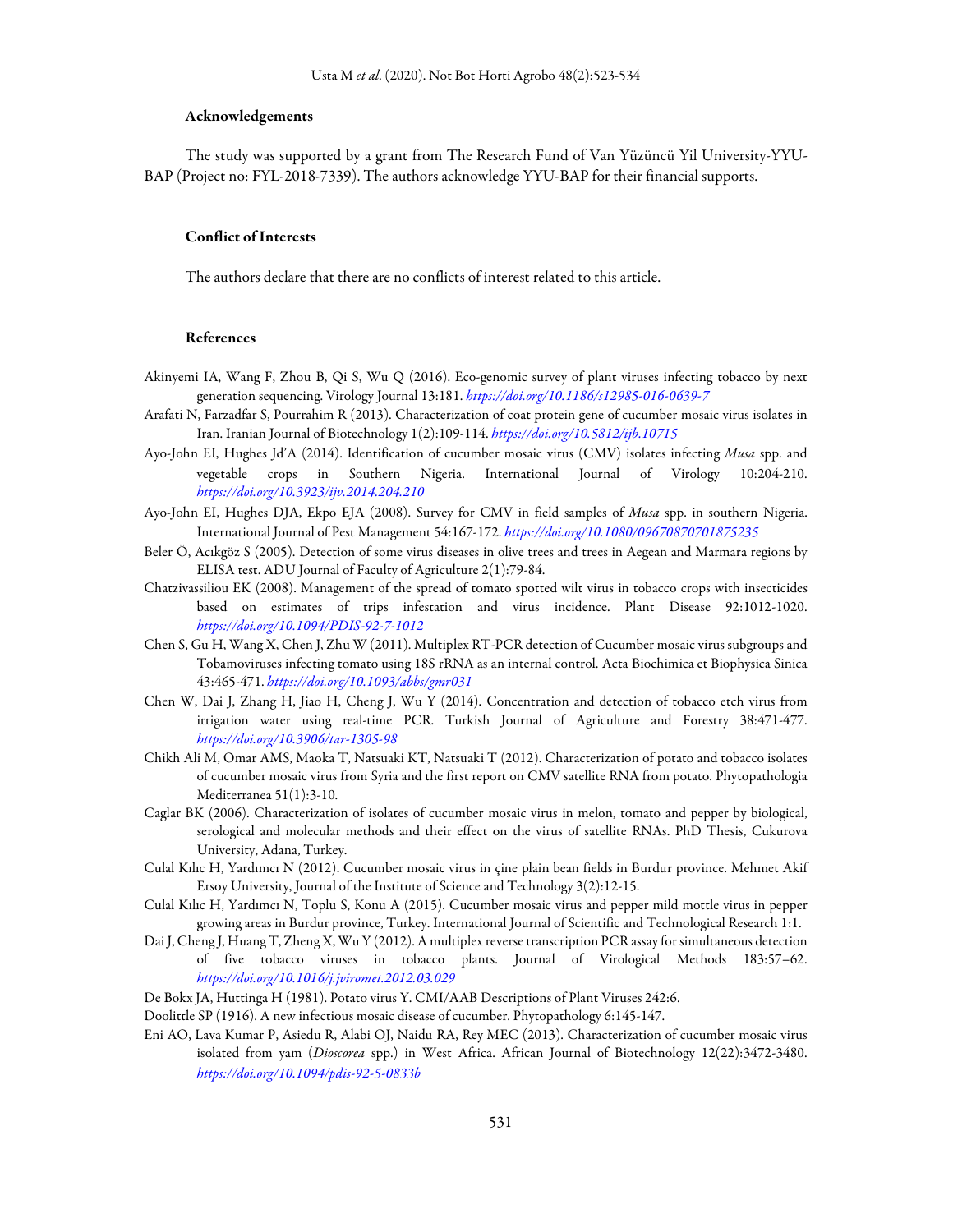- EPPO/CABI (1996b). Tomato ringspot nepovirus. In: Quarantine pests for Europe. 2nd edition (Ed. by Smith IM, McNamara DG, Scott PR, Holderness M). Cab International, Wallingford, UK.
- Ergün M, Semih E, Paylan IC (2013). Cucumber mosaic virus in globe artichoke in Turkey. Canadian Journal of Plant Pathology 35(4):514-517. https://doi.org/10.1080/07060661.2013.833987
- Erkan S, Gümüs M, Paylan IC, Duman I, Ergün M (2013). Determination of viral factors in some winter vegetables in İzmir province and its surroundings. Ege University Journal of Faculty of Agriculture 50(3):311-322.
- Eyvazi A, Dizadji A, Rastgou M, Koohi Habibi M (2015). Bioassay and phylogeny of five Iranian isolates of cucumber mosaic virus from different hosts based on CP gene sequence. Plant Protection Science 51(4):200-207. https://doi.org/10.17221/80/2014-pps
- FAO (2013). United Nations Food and Agriculture Organization Agricultural Statistics. Retrieved 2013 March 24 from http://faostat.fao.org/
- Farzadfar S, Pourrahim R, Arafati N (2013). Molecular identification of cucumber mosaic virus subgroup IB isolates in South Iran. Journal of Plant Pathology 95(2):423-428.
- Foissac L, Gentit P, Svanetia-Dumas L, Dulucq MJ, Candresse T (2001). Polyvalent detection of fruit tree tricho, capillo, and foveaviruses by nested RT-PCR using degenerated and inosine-containing primers (PDO RT-PCR). Acta Horticulturae 550:37-43. https://doi.org/10.17660/actahortic.2001.550.2
- Garcia-Arenal F, Palukaitis P (2008). Cucumber mosaic virus. In: BWJ Mahy and MHV van Regenmortel (Eds.). Desk encyclopedia of plant and fungal virology. Elsevier Amsterdam pp 171-176.
- Gökdag S, Karanfil A, Korkmaz S (2016). Determination of turnip mosaic virus and cucumber mosaic virus in Canakkale spinach fields. In: Garden special issue (VII). National Horticultural Congress Proceedings (2): Vegetable-Viticulture-Ornamental Plants pp 166-170.
- Gümüs M, Erkan S, Tok S (2004). Research on the detection of viral factors in the seeds of some cucurbit species. Journal of Ege University Faculty of Agriculture 41(1):49-56.
- Güngör M, Uzunbacak H, Kutluk-Yilmaz ND, Sevik MA (2017). Identification of viruses that cause infection in spinach production areas of Samsun province. Anadolu Journal of Agricultural Sciences 32:164-168.
- Günay A (2019). Investigation of some tobacco viruses by multiplex RT-PCR method in Adıyaman province tobacco production fields and molecular characterization of some virus isolates. MSc Dissertation, Van Yuzuncu Yil University.
- Haase A, Richter J, Rabenstein F (1989). Monoclonal antibodies for detection and serotyping of cucumber mosaic virus. Phytopathology 127:129-136. https://doi.org/10.1111/j.1439-0434.1989.tb01121.x
- Hord MJ, Garcìa A, Villalobos H, Rivera C, Macaya G (2001). Field survey of Cucumber mosaic virus subgroups I and II in crop plants in Costa Rica. Plant Disease 85:952-954. https://doi.org/10.1094/PDIS.2001.85.9.952
- Jalender P, Bhat BN, Anitha K., Vijayalakshmi K (2017). Studies on transmission of cucumber mosaic virus (CMV) by sap inoculation in tomato. International Journal of Pure and Applied Bioscience 5(4):1908-1912. https://doi.org/10.18782/2320-7051.5764
- Jaspars EMJ, Bos L (1980). Alfalfa mosaic virus. CMI/AAB Descriptions of Plant Viruses 229:7.
- Kaplan IB, Gal-On A, Palukaitis P (1997). Characterization of cucumber mosaic virus. III. Localization of sequences in the movement protein controlling systemic infection in cucurbits. Virology 230:343-349. https://doi.org/10.1006/viro.1997.8468
- Karanfil A, Korkmaz S (2017). Detection of cucumber mosaic virus (Cucumber mosaic virus; CMV) in the cowpea production areas of Çanakkale province and its molecular characterization. Plant Protection Bulletin 57(3):293- 304. https://doi.org/10.16955/bitkorb.340046
- Karanfil A, Soylu B, Korkmaz S (2016). Investigation of cucumber mosaic virus infection in bulbous ornamental plants by serological and molecular methods in Çanakkale province and its districts. Trakya University Journal of Natural Sciences 17(2):105-110.
- Koc G, Fidan H (2017). In Turkey, cucumber mosaic virus (CMV) for a host of evergreens: Polygala myrtifolia. Derim 34(1):29-36. https://doi.org/10.16882/derim.2017.305281
- Kumar S, Stecher G, Tamura, K (2016). MEGA7: Molecular Evolutionary Genetics Analysis version 7.0 for bigger datasets. Molecular Biology and Evolution 33:1870-1874. https://doi.org/10.1093/molbev/msw054
- Kumari R, Bhardwaj P, Singh L, Zaidi AA, Hallan V (2013). Biological and molecular characterization of cucumber mosaic virus subgroup II isolate causing severe mosaic in cucumber. Indian Journal of Virology 24(1):27-34. https://doi.org/10.1007/s13337-012-0125-9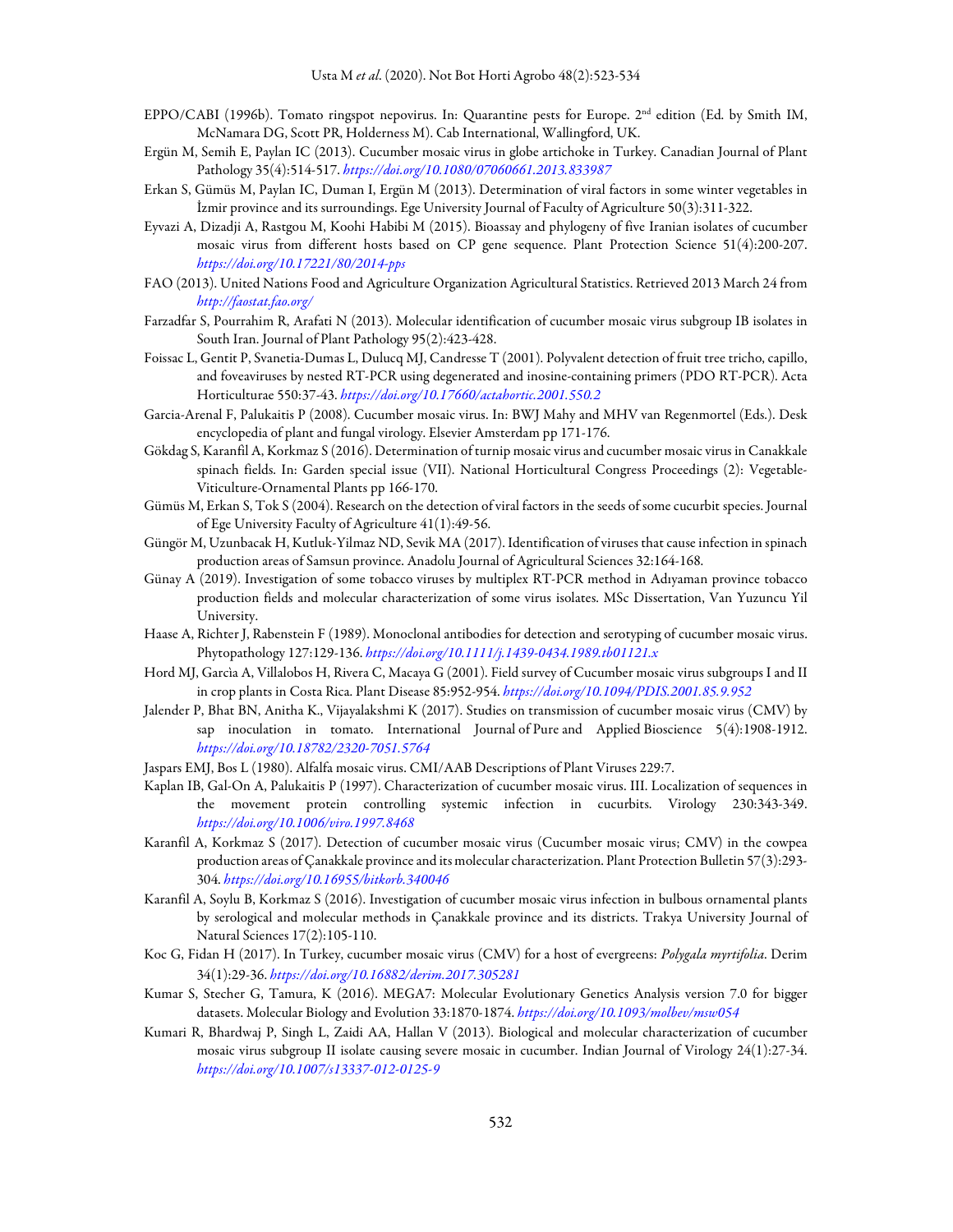Kurtoglu A, Korkmaz S (2018). Determination and molecular characterization of cucumber mosaic virus (CMV) infection on spinach production fields of Çanakkale province, Turkey. The Journal of Turkish Phytopathology 47(2):43-51.

Lin HX, Rubio L, Smythe A, Jiminez M, Falk BW (2003). Genetic diversity and biological variation among California isolates of cucumber mosaic virus. Journal of General Virology 84:249-258. https://doi.org/10.1099/vir.0.18673-0

Moury B (2004). Differential selection of genes of cucumber mosaic virus subgroups. Molecular Biology and Evolution 21:1602-1611. https://doi.org/10.1093/molbev/msh164

- Nagendran K, Priyanka R, Aravintharaj R, Balaji CG, Swamy Prashant, Bagewadi Basavaraj, … Karthikeyan G (2018). Characterization of cucumber mosaic virus infecting snake gourd and bottle gourd in India. Physiological and Molecular Plant Pathology 103:102-106. https://doi.org/10.1016/j.pmpp.2018.05.010
- Nakazono-Nagaoka E, Suzuki M, Kosaka Y, Natsuaki T (2005). RT-PCR-RFLP analysis for evaluating cross protection by an attenuated isolate of cucumber mosaic virus. Journal of General Plant Pathology 71(3):243-246. https://doi.org/10.1007/s10327-005-0192-5
- Özdag Y, Sertkaya G (2017). Investigation on viruses causing yellowing disease in pepper in Hatay-Turkey. Journal of Agricultural Faculty of Mustafa Kemal University 22(1):16-22.
- Palukaitis P, Garcia-Arenal F (2003). Cucumber mosaic virus. AAB Descriptions of Plant Viruses 400.
- Palukaitis P, Roossinck MJ, Dietzgen RG, Francki RI (1992). Cucumber mosaic virus. Advances in Virus Research 41:281- 348. https://doi.org/10.1016/s0065-3527(08)60039-1
- Park TS, You JW, Park JS, Jeong RD, Hong JS (2018). First report of cucumber mosaic virus infecting Solanum pseudocapsicum in Korea. Journal of Plant Pathology 100:147. https://doi.org/10.1007/s42161-018-0037-7
- Rizos H, Gunn LV, Pares RD, Gillings RM (1992). Differentiation of cucumber mosaic virus isolates using the polymerase chain reaction. Journal of General Virology 73:2099-2103. https://doi.org/10.1099/0022-1317-73-8-2099
- Rodríguez Pardina P, Ojeda M, Biderbost E, Di Feo L (2013). Detection and characterization of a cucumber mosaic virus isolate infecting peperina, a species native to Argentina. Agriscientia 30(2):79-85. https://doi.org/10.31047/1668.298x.v30.n2.8993
- Roossinck MJ (2002). Evolutionary history of cucumber mosaic virus deduced by phylogenetic analyses. Journal of Virology. 76:3382–3387. https://doi.org/10.1128/jvi.76.7.3382-3387.2002
- Sarı S (2015). Characterization of cucumber mosaic virus (CMV) isolates causing infection in summer vegetables grown in Samsun province and investigation of host-simptom-satellite RNA relationships. MSc Dissertation, Ondokuz Mayıs University.
- Sclavounos AP, Voloudakis AE, Arabatzis C, Kyriakopoulou PE (2006). A severe Hellenic CMV tomato isolate: symptom variability in tobacco, characterization and discrimination of variants. European Journal of Plant Pathology 115:163-172. https://doi.org/10.1007/s10658-006-0010-8
- Sertkaya G (2015). Investigation of some viruses in the areas of lettuce and spinach in Hatay province. Mustafa Kemal University Journal of the Faculty of Agriculture 20(1):7-12.
- Sevik MA (2012). Natural occurrence of cucumber mosaic virus infecting water mint (Mentha aquatica) in Antalya and Konya, Turkey. The Journal Acta Botanica Croatica 71(1):187-193. https://doi.org/10.2478/v10184-011-0052-7
- Sevik MA (2017). Natural occurrence of cucumber mosaic virus infecting broccoli in Turkey. Virus Disease 28(2):218- 219. https://doi.org/10.1007/s13337-017-0373-9
- Sevik MA, Akcura C (2011). Occurrence of cucumber mosaic virus infecting parsley (Petroselinum crispum) in Turkey. Notulae Botanicae Horti Agrobotanici Cluj-Napoca 39(1):30-33. https://doi.org/10.15835/nbha3915598
- Shevchenko TP, Tymchyshyn OV, AlDalain E, Bysov AS, Budzanivska IG, Shevchenko OV, Polishchuk VP (2015). The first evidence of subgroup IB isolates of cucumber mosaic virus in Ukraine. Biopolymers and Cell 31(1):57-62. https://doi.org/10.7124/bc.0008cd
- Singh Z, Jones RAC, Jones MGK (1995). Identification of cucumber mosaic virus subgroup I isolates from banana plants affected by infectious chlorosis disease using RT-PCR. Plant Disease 79:713-716. https://doi.org/10.1094/pd-79- 0713
- Tian Z, Qiu J, Yu J, Han C, Liu W (2009). Competition between cucumber mosaic virus subgroup I and II isolates in tobacco. Journal of Phytopathology 157:457-464. https://doi.org/10.1111/j.1439-0434.2008.01531.x